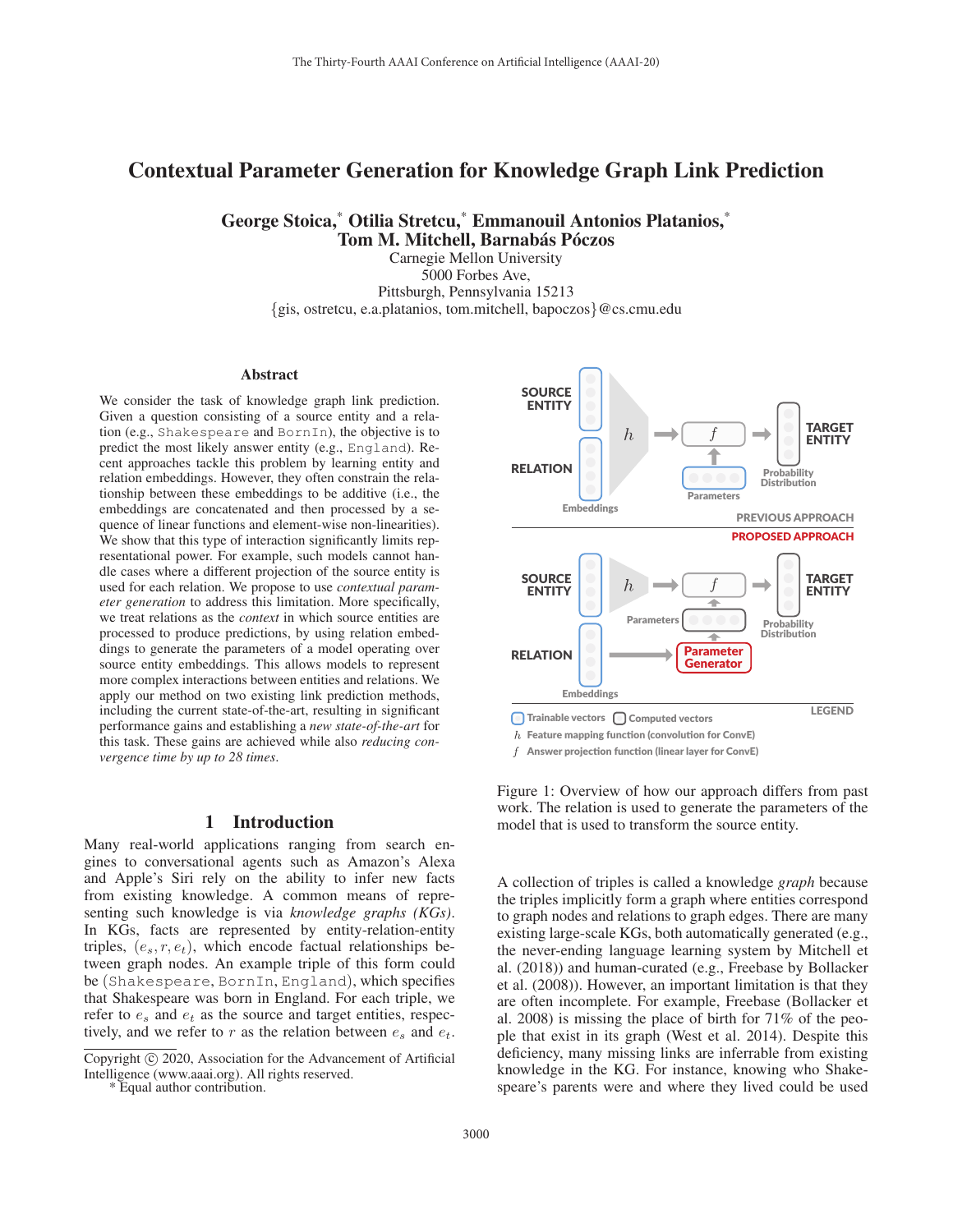to infer the most likely place where Shakespeare was born. This motivates the task of *link prediction*, which is typically formulated as either question answering—inferring answers to questions of the form  $(e_s, r, ?)$ —or fact checking evaluating the validity for statements of the form  $(e_s, r, e_t)$ . While each formulation offers a different approach to link prediction, question answering can be thought of as a generalization of fact checking. This is because, in the worst case, answers can be produced by enumerating all possible entities and applying a fact checking model on each. Thus, in this paper we propose a novel method to tackle link prediction using the question answering formulation, although our core contribution can also be applied to fact-checking methods. The proposed method consistently outperforms the current state-of-the-art across multiple datasets.

The study of link prediction has gathered substantial attention in the past years, and many methods have been proposed to solve it. A significant boost in performance was observed when recent methods such as ConvE (Dettmers et al. 2018), MINERVA (Das et al. 2018), or MultiHop-KG (Lin, Socher, and Xiong 2018) combined KGs with the expressive power of neural networks. All these approaches consist of learning finite dimensional continuous vector representations (i.e., embeddings) for both the entities and the relations in the KG, and then processing them (e.g., through a neural network) in order to infer missing links in the KG. Different models process these embeddings through potentially very different types of architectures (e.g., convolutional networks or recurrent neural networks). However, they all have something in common: Entity and relation representations are combined in a way that only allows for additive interactions between them (e.g., they may be concatenated and then projected using a linear transformation). In this work, we show how this type of interaction between entities and relations significantly limits expressive power, and we propose a novel method to address this limitation. More specifically, we propose to treat the relations as the *context* in which source entities are interpreted and transformed to produce target entities. Concretely, we use the relation embeddings to generate the parameters of a model operating over entity embeddings, which then outputs a distribution over correct answers. Figure 1 shows an illustration of our method. The proposed method, CoPER (*Contextual Parameters from Embedded Relations*), has the following desirable properties:

- 1. Abstract: It can be used to enhance the representational power of several existing link prediction methods.
- 2. Simple: It can be formulated as a simple transformation for qualifying models, that can be implemented with only about 10 lines of code.
- 3. **Scalable:** It speeds up convergence by up to  $28 \times$ .
- 4. State-of-the-Art: It outperforms competing methods by a significant margin on several established datasets.

# 2 Related Work

Existing approaches to perform link prediction can be classified in two categories: *single-hop* and *multi-hop* methods.

Single-Hop Methods. Given a question, single-hop methods predict answers by learning source entity and relation embeddings, and jointly transforming them to an answer entity using a fixed amount of computation. TransE (Bordes et al. 2013) produces answer entity embeddings by adding the relation and source entity embeddings together. DistMult (Yang et al. 2015) extends TransE by instead multiplying the source entity and relation embeddings element-wise. ComplEx (Trouillon et al. 2016) boosts DistMult's performance by extending the model to use complex numbers instead of real numbers, allowing for more expressive relationships between entities and relations. TransR (Lin et al. 2015) infers answer entity embeddings by first projecting the source and potential answer entity embeddings to relation space via the query relation, and then performing TransE on the resultants. CTransR (Lin et al. 2015) extends TransR by clustering distinct source and target entity pairs from triples into groups and learning distinct relation vectors for each group, thereby sharing information between group-correlated relations. TransD (Ji et al. 2015) develops on CTransR by accounting for entity types, resulting in greater method flexibility. DistMult, TransR, and CTransR empirically illustrate the benefits of multiplicative interactions between entities and relations over additive ones, and serve as an inspiration for our work. The current state-of-the-art model, ConvE (Dettmers et al. 2018), estimates a distribution over possible answers by first concatenating the source entity and relation embeddings and then feeding them through a convolutional neural network. Similar to TransE, the concatenation of entity and relation embeddings only allows for an additive interaction between the two. As we describe in Section 3.1, this significantly limits the expressive power of the model.

Multi-Hop Methods. Multi-hop approaches determine answers by finding paths connecting source entities to target entities, and consist mostly of path ranking methods (Lao, Mitchell, and Cohen 2011; Gardner et al. 2013) and neural models (Neelakantan, Roth, and McCallum 2015; Guu, Miller, and Liang 2015; Toutanova et al. 2016; Das et al. 2018; Lin, Socher, and Xiong 2018). Given a question of the form  $(e_s, r, ?)$ , these methods aim to find sequences of relations (e.g.,  $(r_1, r_2, r_3)$ ) that start at  $e_s$  and when composed, are semantically equivalent to r. NeuralLP (Yang, Yang, and Cohen 2017) learns end-to-end differentiable relation paths between source entities and targets. Similarly, NTP- $\lambda$ (Rocktäschel and Riedel 2017) proposes an end-to-end differentiable backward chaining model to learn effective sequences between source entities and answers. MINERVA (Das et al. 2018) proposes a history-dependent reinforcement learning approach to KG link prediction. MultiHop-KG (Lin, Socher, and Xiong 2018) extends MINERVA by employing a pretrained single-hop method to shape the rewards used by MINERVA, which allows the model to use a more granular and informative reward policy when traversing paths. Both these latter approaches process entities and relations additively by concatenating and transforming them to obtain the next path entity. Similar to their single-hop counterparts, this limits their expressivity.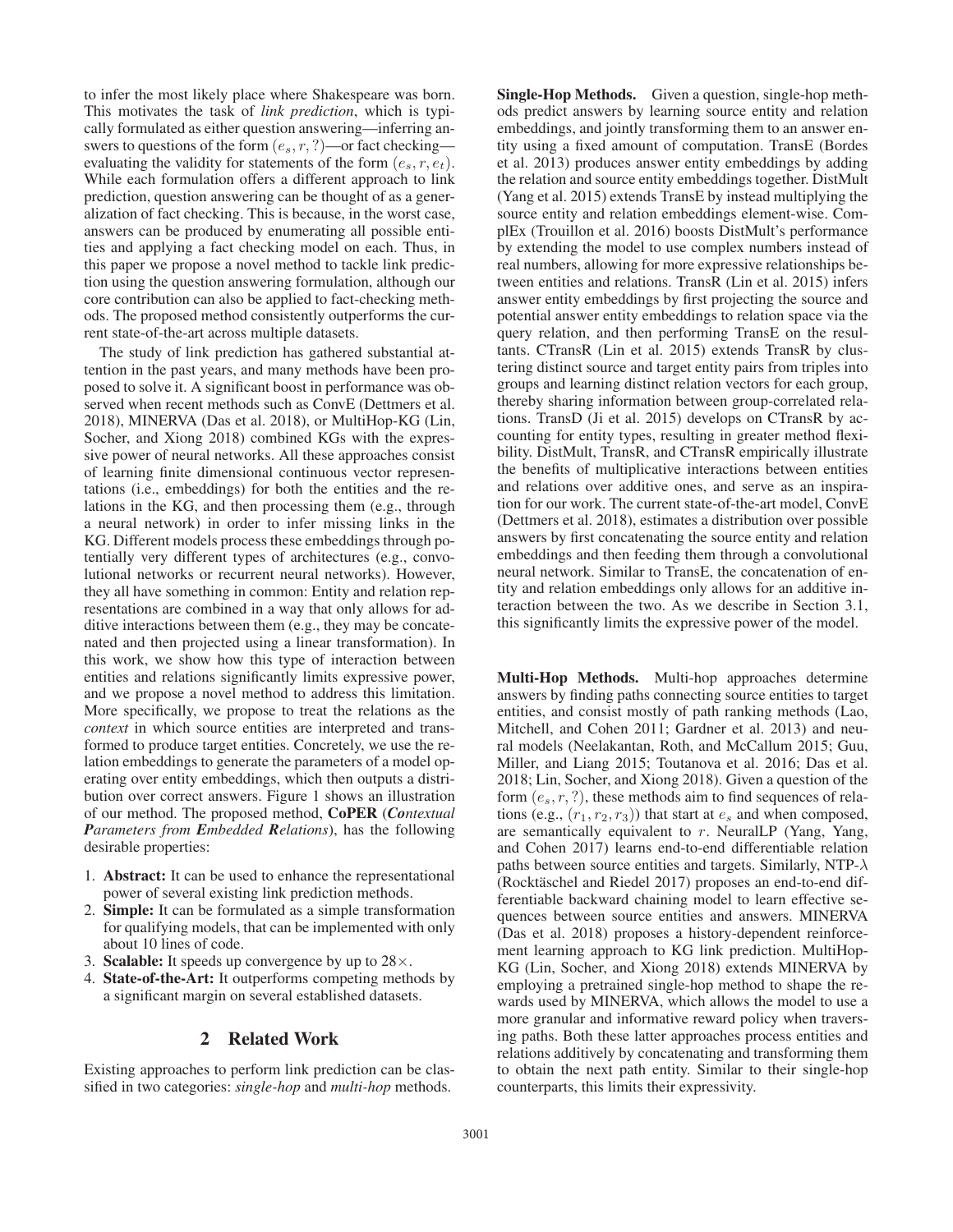# 3 Background

Before describing our proposed method, we introduce the notation that we will be using for the remainder of this paper. Let  $e_s$ , r, and  $e_t$  denote one-hot encoded representations of the source entity, relation, and target entity of a KG triple. A common approach to learning abstract representations of entities and relations is to learn vector embeddings. This provides for a simple yet effective method of sharing information. The transformation from one-hot encodings to vector embeddings is modeled as follows. Let  $N_e$  and  $N_r$  denote the total number of distinct entities and relations in the KG, respectively. Given a set of entities,  $E = \{e_i\}_{i=1}^{N_e}$ , and a set of relations  $R = \{r_i\}_{i=1}^{N_r}$ , we define the following embedding matrices:  $\mathbf{E} \in \mathbb{R}^{\overline{D}_e \times N_e}$  and  $\mathbf{R} \in \mathbb{R}^{\overline{D}_r \times N_r}$ , where  $D_e$  and  $D_r$  correspond to the entity and relation embedding sizes, respectively. **E** and **R** are both trainable parameters. Given a question of the form  $(e_s, r, ?)$ , the corresponding source entity and relation embeddings are  $\mathbf{e}_s = \mathbf{E}e_s$  and **r** = **R***r*, where  $\mathbf{e}_s \in \mathbb{R}^{D_e}$  and  $\mathbf{r} \in \mathbb{R}^{D_r}$ , respectively.

Multiple existing single-hop link prediction methods (as well as a single hop in multi-hop methods) can be described in terms of the following abstract model:

$$
\mathbf{e}_s = \mathbf{E} e_s, \qquad \qquad \text{(embedding)} \qquad (1)
$$

$$
\mathbf{r} = \mathbf{R}r, \qquad \qquad \text{(embedding)} \qquad (2)
$$

$$
\mathbf{z} = h_{\phi}(\mathbf{e}_s, \mathbf{r}, \ldots), \quad (\text{merge}) \tag{3}
$$

$$
ans = f_{\theta}(\mathbf{z}, \ldots), \qquad \text{(prediction)} \tag{4}
$$

where **z** is a latent representation of the merged entity and relation embeddings. The merge is performed using the *merging function h*, parameterized by  $\phi$ . Then, the answer ans is predicted from **z** using the *prediction function* f, which is parameterized by  $\theta$ . Depending on the model, ans can be the predicted embedding of the target entity,  $\hat{e}_t$ , a probability distribution over target entities, or the probability that the fact  $(e_s, r, e_t)$  is true. Note that the functions  $h_{\phi}$  and  $f_{\theta}$ may also take other model-dependent arguments, such as  $e_t$ , which we denote through "...". In fact, in recent methods that have shown improved link prediction accuracies (ConvE, MINERVA, Multihop-KG),  $f_{\theta}$  and  $h_{\phi}$  are neural networks consisting of convolution and/or recurrent layers. Figure 1, top, shows an illustration of this abstract architecture.

While, multiple existing link prediction methods fit under this formulation, we will use ConvE (Dettmers et al. 2018) as a running example, since it is both the current state-of-theart and one of the baseline methods used in our experiments. In ConvE, we have:

$$
z = Conv2D(Reshape([e_s; r])), \qquad (merge) \qquad (5)
$$

$$
\hat{e}_t = f_\theta(\mathbf{z}), \qquad \text{(prediction)} \tag{6}
$$

where  $[\mathbf{e}_s; \mathbf{r}] \in \mathbb{R}^{D_e + D_r}$  represents the result of stacking the entity and relation embeddings together, followed by a reshape into a  $W \times H$  rectangular matrix, where W and H are model hyperparameters such that  $WH = D_e + D_r$ . This matrix is then passed through a 2D convolution layer to obtain the merged representation **z**. The prediction function  $f_{\theta}$ is defined as a linear layer, where  $\theta$  denotes its weight matrix and bias vector combined, followed by a dropout layer. An



Figure 2: Toy example that cannot be modeled by additive interactions between entities and relations.

illustration of the ConvE model is shown in the top left quadrant of Figure 3. For further details, we refer the reader to the work of Dettmers et al. (2018). Given that  $h_{\phi}$  may also include other entity-relation merge operations, more complex models such as MINERVA or MultiHop-KG can also be expressed in terms of this abstraction.

#### 3.1 Limited Expressive Power

Most existing neural methods consist of the following steps: (i) learn entity and relation embeddings, (ii) concatenate the source entity and relation embeddings, and (iii) perform a sequence of linear transformations and element-wise nonlinear operations on them (as shown in equations 1-4), in order to obtain the target entities. We now use an example to explain why this only explicitly allows for additive interactions between the source entity and relation, and why this is significantly limiting the model's expressive power. Consider a simple merging function where the source entity and relation are first concatenated into a single vector as  $|\mathbf{e}_s; \mathbf{r}|$ , and then projected through a linear layer:

$$
h_{\phi}(\mathbf{e}_s, \mathbf{r}) = \phi \cdot [\mathbf{e}_s; \mathbf{r}], \tag{7}
$$

where  $\phi \in \mathbb{R}^{D_z \times (D_e + D_r)}$  and  $D_z$  is the size of **z**. If we refer to the first  $D_e$  columns of  $\phi$  as  $\phi_e$ , and the last  $D_r$  columns as  $\phi_r$  (i.e.,  $\phi = [\phi_e; \phi_r]$ ), then we can write  $h_\phi(\mathbf{e}_s, \mathbf{r})$  =  $\phi_s \mathbf{e}_s + \phi_r \mathbf{r}$ . Note that, in this case the elements of the entity embedding **e**<sup>s</sup> and the relation embedding **r** only interact in an additive way (i.e., the output **z** is a linear combination of the elements in **e**<sup>s</sup> and **r** and it does not support more complex interactions, such as multiplicative or polynomial). The same is true for the merging function in ConvE through Conv2D (only some of the elements of  $\phi$  are shared), as well as the merging functions of MINERVA and Multihop-KG (further explained in Section 4.3). The main implication of this is that relations cannot influence the projection matrices used to transform the entities.

Let us demonstrate this important limitation by considering the example shown in Figure 2, illustrating 4 KG facts:  $(e_0, r_0, e_2)$ ,  $(e_0, r_1, e_3)$ ,  $(e_1, r_0, e_3)$ ,  $(e_1, r_1, e_2)$ . Suppose we want to encode these facts using a model in the form of Equation 7:

$$
\mathbf{e}_2 = \phi_e \mathbf{e}_0 + \phi_r \mathbf{r}_0,\tag{8}
$$

$$
\mathbf{e}_3 = \phi_e \mathbf{e}_0 + \phi_r \mathbf{r}_1,\tag{9}
$$

$$
\mathbf{e}_3 = \phi_e \mathbf{e}_1 + \phi_r \mathbf{r}_0, \tag{10}
$$

$$
\mathbf{e}_2 = \phi_e \mathbf{e}_1 + \phi_r \mathbf{r}_1. \tag{11}
$$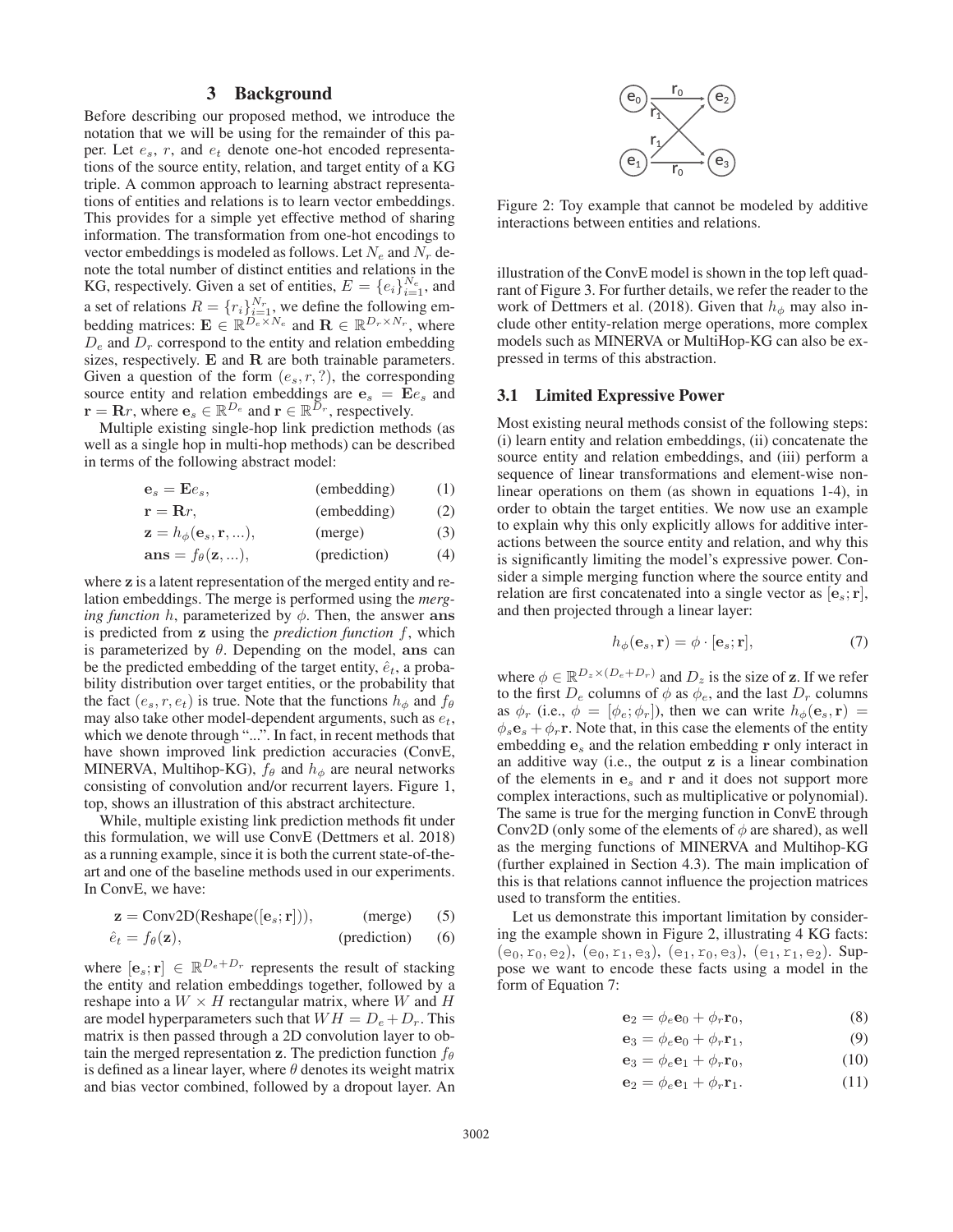Subtracting (9) from (8), and (11) from (10), we have that:

$$
(\mathbf{e}_2 - \mathbf{e}_3) = \phi_r(\mathbf{r}_0 - \mathbf{r}_1), \tag{12}
$$

$$
(\mathbf{e}_3 - \mathbf{e}_2) = \phi_r(\mathbf{r}_0 - \mathbf{r}_1), \tag{13}
$$

which leads to a degenerate solution where (i)  $\mathbf{e}_3 = \mathbf{e}_2$ , and (ii)  $\phi_r = 0$  or  $\mathbf{r}_0 = \mathbf{r}_1$ . Note that if instead we subtract (10) from (8), and (11) from (9), we achieve similar degenerate solutions that: (i)  $\mathbf{e}_2 = \mathbf{e}_3$ , and (ii)  $\phi_e = 0$  or  $\mathbf{e}_1 = \mathbf{e}_0$ . This implies that additive models cannot handle this toy example.

While this is a toy example, it illustrates a more general problem. For instance, consider a case where we want to learn a different expert model for each relation. This means that given a source entity and relation, the relation determines which expert to use when processing the source entity. This example is important because related work in other areas has shown that mixtures of experts—our toy example is in fact a very simple form of a mixture of experts—can result in significant performance gains (Lengerich, Maas, and Potts 2018). Methods that combine entities and relations additively cannot learn such a mixtures of experts. Ideally, we want our model to be expressive enough such that it can learn functions that are conditional on the relation, such as the above mixture of experts example. That example is important because learning a separate model for each relation may sometimes be impossible. A common pattern for certain KGs is that for some relations we have a lot of training data, but for most we have very little. In such cases, we want to be able to leverage the fact that many relations are similar by sharing information among them. Note also that increased expressivity alone is not sufficient as it can result in overfitting. We propose to use *contextual parameter generation*, originally proposed in the context of neural machine translation by Platanios et al. (2018), which allows us to increase expressivity in a manner that, as we show using an extensive empirical evaluation, is useful to the link prediction problem. Importantly, as we show in Section 4.2 the proposed approach is able to handle the aforementioned toy example as well as more general mixtures of experts.

# 4 Proposed Method

In this section, we propose a new approach that addresses the limitations regarding additive interactions raised in the previous section. Our method, termed CoPER — *Contextual Parameters from Embedded Relations*, can be used to enhance multiple existing additive link prediction methods, by enabling them to learn more expressive relationships between entities and relations. At the core of CoPER lies the key idea that relations define *how* source entities are processed in order to produce answer entities. Specifically, when answering a question  $(e_s, r, ?)$ , the target entity  $e_t$  can be obtained through a transformation of the source entity  $e_s$ , and the *parameters* of this transformation are determined by the relation r.

In Figure 1, we show how a baseline model, expressed using Equations 1-4, can be transformed using CoPER. In this baseline model, the embeddings of  $e_s$  and  $r$  are merged through the additive operation  $h$  (e.g., concatenation followed by convolution), and then transformed using  $f$  (e.g., a

neural network) whose parameters are *learned* (e.g., through backpropagation). In CoPER, operation  $h$  is only applied to **e**s, while **r** is now used to *generate* the parameters of f. Thus, the parameters of  $f$  are no longer learned directly, but are rather the output of a new model component—the *contextual parameter generator (CPG)*. In the following section, we propose and compare different potential architectures for the CPG module. We then explain how the proposed modification can have a large impact in the kinds of KG relationships our models can represent.

## 4.1 Parameter Generator Network

The contextual parameter generation (CPG) module is a function that takes as input a relation  $r$  and outputs the parameters  $\theta$  of some other function f. Let  $q: \{1, 2, ..., N_r\} \rightarrow$  $\mathbb{R}^{D_{\theta}}$  be our parameter generation function, where  $N_r$  is the number of relations in the KG, and  $\theta \in \mathbb{R}^{D_{\theta}}$ . We now present three simple functional forms for  $q$  that we also use for our experiments.

Parameter Lookup Table. The simplest approach is to output an entirely different  $\theta$  for each relation. This results in the following form:

$$
g_{\text{lookup}}(r) = \mathbf{W}_{\text{lookup}}r,\tag{14}
$$

where  $r$  here is a one-hot encoded vector representation of the relation, and  $\mathbf{W}_{\text{lookup}} \in \mathbb{R}^{D_{\theta} \times N_r}$  is the only learnable parameter of glookup. Interestingly, this is comparable to DistMult and TransR, as each of these methods also uses relations to define distinct mappings over entity embeddings. However, the problem with this simple formulation is that information sharing across relations can only happen through the shared entity embeddings. This makes the model prone to overfitting, especially for relations which have limited training data. Moreover, in certain KGs, many of the relations may be similar (e.g., bornIn and livesIn), and it may be beneficial for them to share information. This motivates a different approach for generating parameters.

Linear Projection. Instead of using one-hot representations for the relations, we can instead learn embeddings:

$$
g_{\text{linear}}(r) = \mathbf{W}_{\text{linear}} \mathbf{R} r + \mathbf{b}, \qquad (15)
$$

where we use the embedding lookup equation,  $W_{linear} \in$  $\mathbb{R}^{D_{\theta} \times D_r}$ , bias term  $\mathbf{b} \in \mathbb{R}^{D_{\theta}}$ ,  $D_r$  is the relation embedding size, and both **W**linear and **R**, are trainable model parameters. Intuitively, the learned relation embeddings represent a linear combination of  $D_r$  different values for  $\theta$ , allowing for shared information between relations.

Multi-Layer Perceptron. Most of our experiments are performed using glinear, with which we achieve state-of-theart results. However, we observed that  $g_{linear}$  may underperform in small datasets. We argue that the most likely reason is due to **W**linear becoming too big relative to the original number of parameters. This is because, if we originally had  $D_{\theta}$  trainable variables,  $g_{\text{linear}}$  now has  $D_{\theta} \times D_{r}$  parameters, which is significantly larger. Limiting the value of  $D<sub>r</sub>$ is not necessarily a solution as a small  $D<sub>r</sub>$  can significantly constrain the capacity of our model. We therefore propose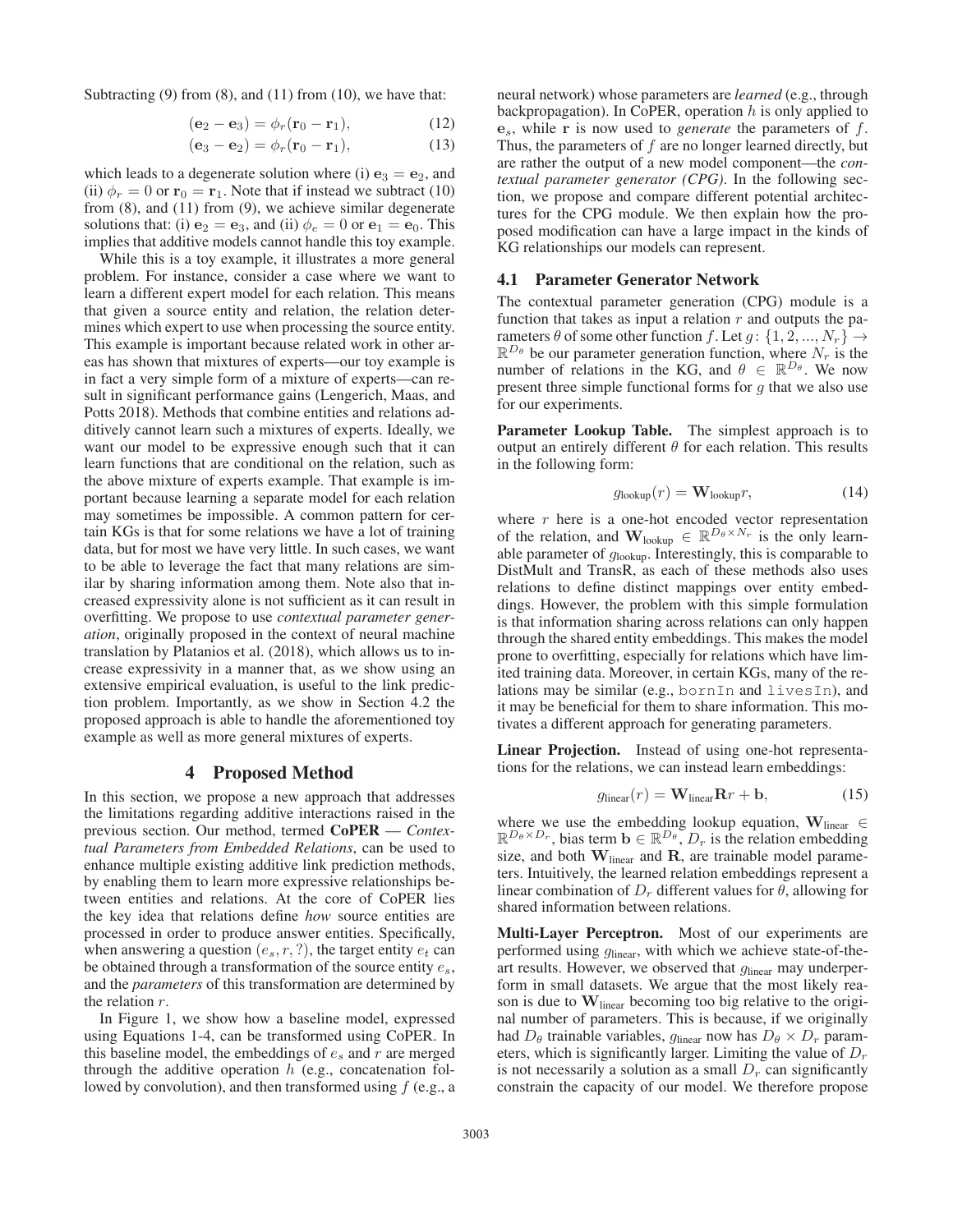

Figure 3: Overview of ConvE (top left), MINERVA (top right) and their CoPER-powered versions (bottom).

a third variant of the generator network using a multi-layer perceptron:

$$
g_{\text{MLP}}(r) = \text{MLP}(\mathbf{R}r). \tag{16}
$$

This can be thought of as a low-rank approximation to  $q_{\text{linear}}$ .

These are only three possible proposals for the parameter generator network and, as we show next, even a simple network such as  $q_{\text{linear}}$  already significantly increases representational power. Note however, that the idea behind CoPER is more general and can be extended to more complex architectures. Moreover, in contrast to CTransR and TransD which also learn correlations between relations, CPG learns *unrestricted* relationships between them: based on the choice of CPG module, the network can learn any arbitrary relation interactions. Furthermore, its abstract design enables it to fully benefit from the expressive power of neural networks.

#### 4.2 Enhanced Expressive Power

Through the parameter generation component, CoPER enables link prediction methods to directly model more complex interactions between the entity and relation embeddings. A CPG module as simple as  $g_{\text{linear}}$ , combined with any typical neural network architecture for  $f_\theta$  (from a single linear layer to many complex layers followed by element-wise non-linearities) allows the model to represent *multiplicative* interactions between source entities and relations.

For ease of explanation, we will illustrate this increase in representation power with a simple form of  $h_{\phi}$  and  $f_{\theta}$ , but it is easy to see that more complex architectures can only increase the expressive power further. According to the CoPER formulation,  $h_{\phi}$  now only operates on  $\mathbf{e}_s$ , preprocessing the source entity embedding before passing through the predictor function  $f_{\theta}$ . For simplicity, we can assume no preprocessing is necessary, so  $h_{\phi}(\mathbf{e}_s) = \mathbf{e}_s$ , and that f is a simple linear projection,  $f_{\theta}(x) = \theta x$ . The parameters  $\theta$  are given by  $\theta = g_{\text{linear}}(r) = \mathbf{W} \mathbf{R} r + \mathbf{b} = \mathbf{W} \mathbf{r} + \mathbf{b}$ . Thus:

$$
\hat{e}_t = f_\theta(h_\phi(\mathbf{e}_s)) = f_\theta(\mathbf{e}_s) = \theta \mathbf{e}_s = (\mathbf{W}\mathbf{r} + \mathbf{b})\mathbf{e}_s. \quad (17)
$$

This result shows that the relation and entity embedding now interact in a multiplicative way, which means the relation itself affects the weights with which we multiply the entity embedding. This is more expressive than an additive interaction, as it now allows us to represent dependencies such as conditionals (i.e., if statements), mixtures of experts, and even the toy example we present in Figure 2.

Toy Example. Going back to our toy example that additive interactions cannot represent, we now show that a CPG module as simple as  $g_{\text{linear}}$  or  $g_{\text{lookup}}$  can encode this KG example. Applying the predictor derived in Equation 17 to the KG in Figure 2, the following equations must hold for the toy example to be representable by the model:

$$
\mathbf{e}_2 = (\mathbf{W}\mathbf{r}_0 + \mathbf{b})\mathbf{e}_0,\tag{18}
$$

$$
\mathbf{e}_3 = (\mathbf{W}\mathbf{r}_0 + \mathbf{b})\mathbf{e}_1, \tag{19}
$$

$$
\mathbf{e}_2 = (\mathbf{Wr}_1 + \mathbf{b})\mathbf{e}_1, \tag{20}
$$

$$
\mathbf{e}_3 = (\mathbf{W}\mathbf{r}_1 + \mathbf{b})\mathbf{e}_0. \tag{21}
$$

Subtracting  $(18)$  from  $(19)$ , and  $(20)$  from  $(21)$ , we have:

$$
\mathbf{e}_3 - \mathbf{e}_2 = (\mathbf{Wr}_0 + \mathbf{b})(\mathbf{e}_1 - \mathbf{e}_0), \tag{22}
$$

$$
\mathbf{e}_3 - \mathbf{e}_2 = (\mathbf{Wr}_1 + \mathbf{b})(\mathbf{e}_0 - \mathbf{e}_1). \tag{23}
$$

Avoiding the degenerate solution where  $\mathbf{e}_0 = \mathbf{e}_1$ , we have:

$$
\mathbf{W}(\mathbf{e}_1 - \mathbf{e}_0)(\mathbf{r}_0 + \mathbf{r}_1) + 2\mathbf{b}(\mathbf{e}_1 - \mathbf{e}_0) = 0. \tag{24}
$$

This equation has an infinite number of solutions. Note that although we showed here that CPG leads to multiplicative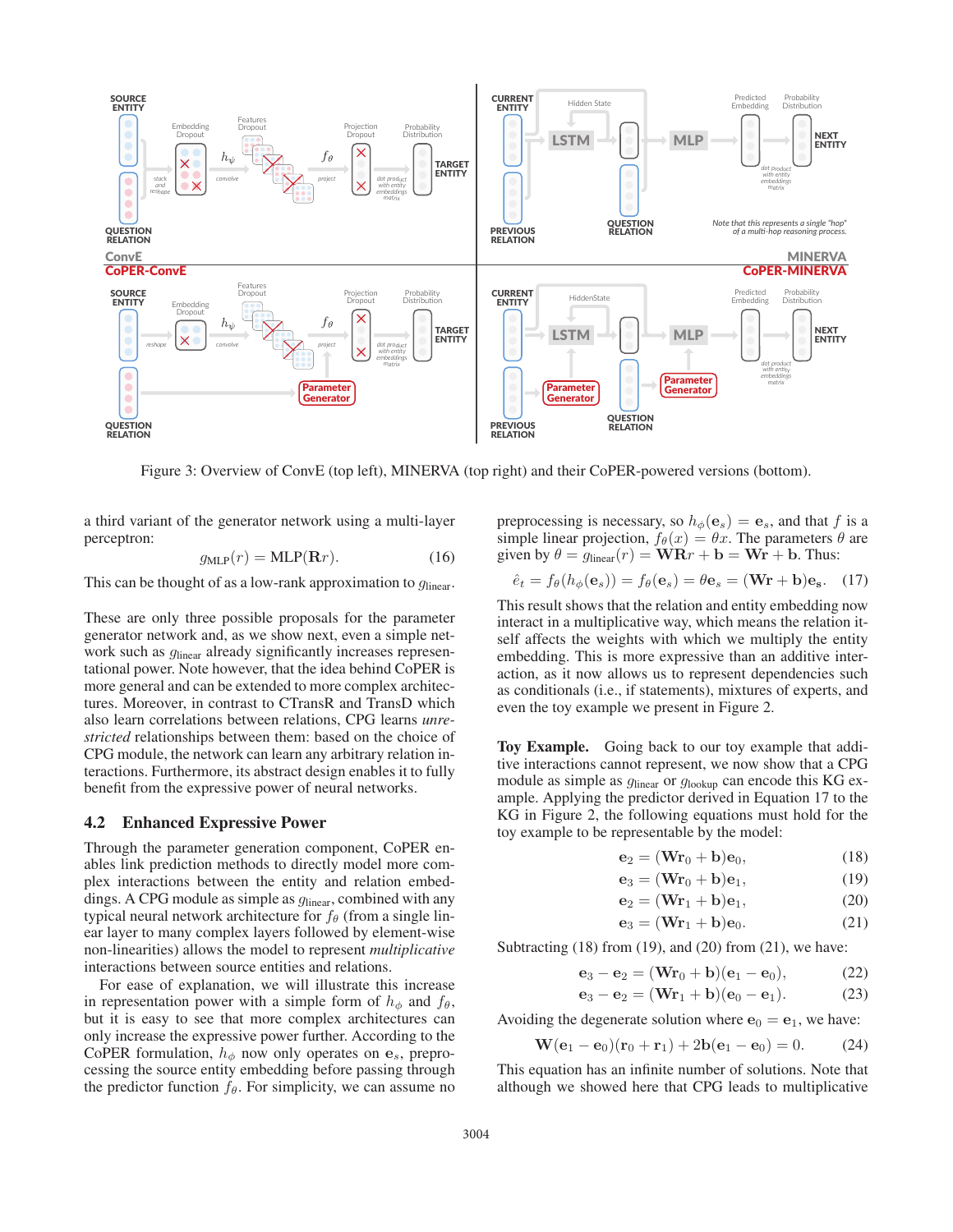interactions between **e**<sup>s</sup> and **r** for a particular choice of  $f_{\theta}(x) = \theta x$ , the conclusions will stand for most neural network architectures, from multilayer perceprons to convolutional to recurrent neural networks, since they usually involve such a projection step on the inputs.

# 4.3 CoPER and State-of-the-Art Models

We discussed how CoPER can generally be used to extend link prediction models with additive interactions. We will now show how it can be applied to two specific models, ConvE and MINERVA, which are representative for the two main lines of recent neural link prediction methods: singlehop and multi-hop methods. While these models may have distinct complex architectures with multiple types of neural network layers, each integrates entities and relations additively in several key components of their networks. In place of each of these interactions, we substitute our CPG module to alleviate the limitations induced by additive integration. Figure 3 shows a parallel between the original ConvE and MINERVA, and their CoPER-enhanced versions, CoPER-ConvE and CoPER-MINERVA, respectively.

ConvE. The original ConvE model can be described in terms of our abstract framework as shown in Equations 5- 6. In CoPER-ConvE, the first preprocessing steps in the pipeline (reshape, convolution) are only applied to the entity embedding, while the relation is used to generate the parameters of the projection layer:

$$
\mathbf{z} = \text{Conv2D}(\text{Reshape}(\mathbf{e}_s)),
$$
  
\n
$$
\theta = g(r),
$$
  
\n
$$
\hat{e}_t = f_\theta(\mathbf{z}) = \theta_1 + \theta_{2:D_\theta}\mathbf{z},
$$

where  $\theta = [\theta_1; \theta_2]$  is the parameter vector produced by the parameter generator.

MINERVA. MINERVA is a deterministic RL-based multi-hop question-answering agent, which means that it will answer the question  $(e_s, r, ?)$  by finding a path in the graph that connects  $e_s$  with the predicted answer  $\hat{e}_t$ . The model defines states as the entities in the KG, and actions as tuples  $(r, e)$  consisting of an outgoing relation and its destination entity, specifying a hop to a neighboring node in the KG. Given a question  $(e_s, r_q, e_t)$ , MINERVA traverses the KG along its relations from  $e_s$  to the most likely target entity  $e_t$ . Each step along the graph path iteratively accumulates a history of entities and relations visited, which is aggregated together through and then stored in a Long Short-Term Memory (LSTM) network (Hochreiter and Schmidhuber 1997), as illustrated in Figure 3 (right). The hidden state of the LSTM is updated as follows:

$$
\mathbf{h}_i = \text{LSTM}(\mathbf{h}_{i-1}, [\mathbf{e}_i; \mathbf{r}_{i-1}]), \quad (\text{merge})
$$

where  $h_i$  denotes the accumulated history representation at the i<sup>th</sup> time step,  $\mathbf{h}_{i-1}$  is the history representation at the previous step and is the hidden state of the LSTM,  $\mathbf{r}_{i-1}$ denotes the embedding representation of the relation taken in the previous step leading to state  $e_i$  (represented by the embedding  $e_i$ ), and [; ] represents vector concatenation. Additionally,  $[\mathbf{e}_i; \mathbf{r}_{i-1}]$  denotes the LSTM input. Because the

LSTM module consists of a series of input projections, **e**<sup>i</sup> and **r**i−<sup>1</sup> are *additively* incorporated into the agent's history.

At every time step, once the traversal history has been accumulated, the agent next determines the subsequent action to take as follows:

$$
\mathbf{o}_i = \text{MLP}([\mathbf{h}_i; \mathbf{e}_i; \mathbf{r}_q]), \quad (\text{merge}) \tag{25}
$$

$$
a_j = \text{Categorical}(\mathbf{A}_i \mathbf{o}_i), \quad \text{(prediction)} \tag{26}
$$

where **A<sup>i</sup>** denotes the embedding representations of each available action from  $e_i$ ,  $\mathbf{o}_i$  represents the Multi-Layer Perception (MLP) output, Categorical denotes a categorical distribution decision function—such as a network policy which operates over action distribution logits given by  $A_i o_i$ , and  $a_i$  is the selected action. Since an action is a tuple  $(r, e)$ as explained above, we represent  $a_i$  as the concatenation of the respective relation embedding and an entity embedding.  $A_i$  denotes then the matrix containing vector representations of all available actions from each state. Importantly, we observe that the entity and relation embeddings are concatenated as input to the MLP, which also induces an *additive* interaction between them in this component. Thus, in both components where entity and relation information is processed in MINERVA, it is done additively. As illustrated by our toy example, this limits the expressivity of the network.

In CoPER-MINERVA, we replace these additive steps with parameter generators, as illustrated in the right of Figure 3. In the fist case, the embedding of the previous relation in a step,  $\mathbf{r}_{i-1}$ , is used as input to a parameter generator that outputs the parameters of the LSTM component. In the second case, the query relation **r** embedding is used to generate the parameters of the MLP, which operates over the step history and current entity representations. The rest of the model remains unchanged.

# 5 Experiments

In this section, we empirically evaluate the performance of CoPER on several established link-prediction datasets.

Datasets. We adopt the following datasets used in prior literature: Unified Medical Language Systems (*UMLS*) (Kok and Domingos 2007), Alyawarra *Kinship*, *WN18RR* (Dettmers et al. 2018), *FB15k-237* (Toutanova and Chen 2015), and NELL-995 (Xiong, Hoang, and Wang 2017). Table 2 displays summary statistics for each dataset. To keep our train/validation/test dataset partitions consistent with those of prior literature and ensure fair comparisons, we use the published datasets from Das et al. (2018) and Lin, Socher, and Xiong (2018). Similar to prior work, we augment our training data with inverse relations (for each example  $(e_s, r, e_t)$  we introduce  $(e_t, r^{-1}, e_s)$ ).

Metrics. We report results for two metrics used throughout prior work: Hits@k and Mean Reciprocal Rank (MRR). Both assess how a model ranks the correct answer compared to all other possible answers. Hits@k, also known as recallat-k, is defined as the proportion of times the correct answer is ranked among the top-*k* answers, according to the probabilities assigned by the model. Similar to prior work, we report the average Hits@1 and Hits@10 over the test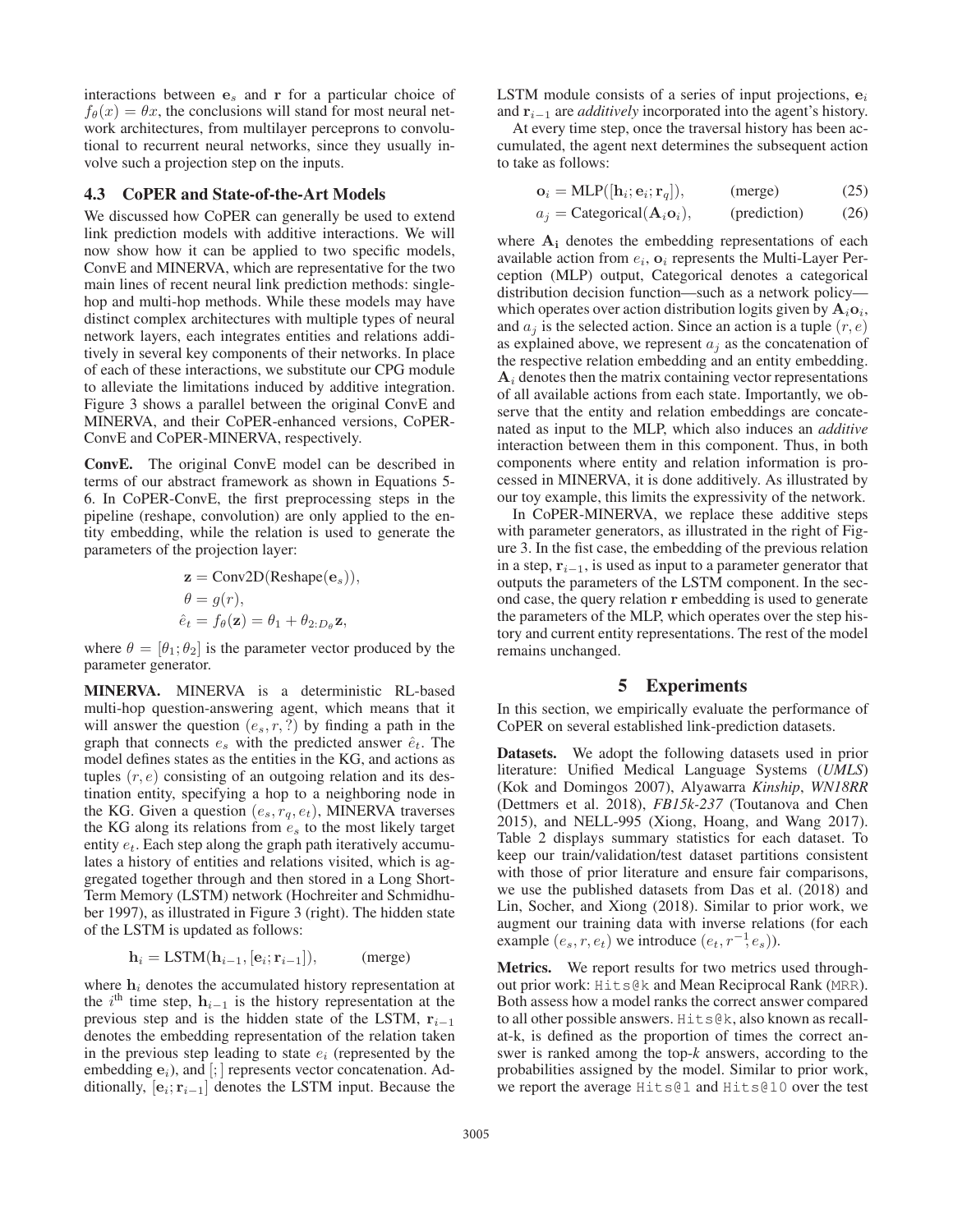| <b>Dataset</b>  | <b>Metric</b> |                 |         |                          |                          | <b>Models</b>  |             |       |                      |                    |
|-----------------|---------------|-----------------|---------|--------------------------|--------------------------|----------------|-------------|-------|----------------------|--------------------|
|                 |               | <b>DistMult</b> | ComplEx | <b>NeuralLP</b>          | NTP- $\lambda$           | <b>MINERVA</b> | MultiHop-KG | ConvE | <b>CoPER-MINERVA</b> | <b>CoPER-ConvE</b> |
| <b>UMLS</b>     | Hits@1        | 82.1            | 82.3    | 64.3                     | 84.3                     | 75.3           | 90.2        | 92.89 | $77.76^{\dagger}$    | $95.46^{\ddagger}$ |
|                 | Hits@10       | 96.7            | 99.5    | 96.2                     | 100.0                    | 96.7           | 99.2        | 99.70 | $97.43^{\dagger}$    | $99.70^{\ddagger}$ |
|                 | <b>MRR</b>    | 86.8            | 89.4    | 77.8                     | 91.2                     | 84.1           | 94.0        | 95.35 | $85.44^{\dagger}$    | $97.08^{\ddagger}$ |
| Kinship         | Hits@1        | 48.7            | 75.4    | 47.5                     | 75.9                     | 60.5           | 78.9        | 74.21 | $66.20^{\dagger}$    | $83.62^{\dagger}$  |
|                 | Hits@10       | 90.4            | 98.0    | 91.2                     | 87.8                     | 92.4           | 98.2        | 97.86 | $94.23^{\dagger}$    | $98.42^{\dagger}$  |
|                 | <b>MRR</b>    | 61.4            | 83.8    | 61.9                     | 79.3                     | 72.0           | 86.5        | 83.04 | $76.00^{\dagger}$    | $89.52^{\dagger}$  |
| WN18RR          | Hits@1        | 43.1            | 41.0    | 37.6                     | $\overline{\phantom{0}}$ | 41.3           | 41.8        | 41.86 | $42.66^{\dagger}$    | $44.05^{\dagger}$  |
|                 | Hits@10       | 52.4            | 51.0    | 65.7                     | -                        | 51.3           | 51.7        | 52.17 | $50.99^{\dagger}$    | $56.12^{\dagger}$  |
|                 | <b>MRR</b>    | 46.2            | 44.0    | 46.3                     | $\qquad \qquad -$        | 44.8           | 45.0        | 45.19 | $46.51^{\dagger}$    | $48.33^{\dagger}$  |
| FB15k237        | Hits@1        | 32.4            | 15.8    | 16.6                     |                          | 22.3           | 32.7        | 30.30 | $29.49^{\dagger}$    | $32.18^{\dagger}$  |
|                 | Hits@10       | 60.0            | 42.8    | 34.8                     | -                        | 44.9           | 56.4        | 60.83 | $50.39^{\dagger}$    | $62.92^{\dagger}$  |
|                 | <b>MRR</b>    | 41.7            | 24.7    | 22.7                     | -                        | 29.2           | 40.7        | 40.51 | $36.51^{\dagger}$    | $42.56^{\dagger}$  |
| <b>NELL-995</b> | Hits@1        | 55.2            | 64.3    |                          | $\overline{\phantom{0}}$ | 63.96          | 65.6        | 67.04 | $65.52^{\dagger}$    | $72.15^{\dagger}$  |
|                 | Hits@10       | 78.3            | 86.0    | $\overline{\phantom{0}}$ | $\overline{\phantom{0}}$ | 82.35          | 84.4        | 87.96 | $83.24^{\dagger}$    | $88.35^{\dagger}$  |
|                 | <b>MRR</b>    | 64.1            | 72.6    |                          | -                        | 70.97          | 72.7        | 75.42 | $72.46^{\dagger}$    | $78.68^{\dagger}$  |

Table 1: Results for various link prediction models. Results for ConvE, MINERVA, CoPER-ConvE and CoPER-MINERVA are reported according to our own experiments. The remainder are taken from Das et al. (2018). All numbers are expressed as percentages. † denotes experiments performed using  $g_{\text{linear}}$ , and  $\ddagger$  denotes those performed using  $g_{MLP}$ . "–" denotes missing results from the respective publications. Note that for MINERVA, we used the implementation provided by Lin, Socher, and Xiong (2018), and report our results with the provided implementation for fair comparison with our CoPER extension.

| <b>Dataset</b>  | $#$ Train | $N_{\rm e}$ | $N_r$ | $N_a$ | d.    |
|-----------------|-----------|-------------|-------|-------|-------|
| Kinship         | 8.544     | 104         | 25    | 6.14  | 82.15 |
| <b>UMLS</b>     | 5,216     | 135         | 46    | 7.83  | 26.59 |
| FB15k237        | 272,115   | 14.541      | 237   | 3.03  | 17.87 |
| WN18RR          | 86,835    | 40,945      | 11    | 1.41  | 2.19  |
| <b>NELL-995</b> | 154,213   | 75,492      | 200   | 3.57  | 4.07  |

Table 2: Dataset statistics. Here, # Train denotes the number of questions used for training,  $N_e$  the number of distinct entities,  $N_r$  the number of distinct relations,  $\overline{N}_a$  the average number of answers per question, and  $\bar{d}$  the average degree of the graph nodes in the dataset.

set. MRR is defined as the average value of the reciprocated rank of the correct answer for each test instance. Therefore, MRR is a measure of the overall quality of a model's predictions. Note that this evaluation method is also used in ConvE, MINERVA, and MultiHop-KG.

Models. We evaluate CoPER-ConvE and CoPER-MINERVA against their base models, ConvE and MIN-ERVA, and multiple other link prediction methods. To ensure a fair comparison between CoPER-ConvE and its unaltered baseline, we re-implement ConvE in our environment, and retain the hyperparameters originally reported by Dettmers et al. (2018). In fact, our implementation either matches or improves upon the previously published results (possibly due to the use of negative sampling, which we cover in our supplemental material. This can be accessed from Section 6). For CoPER-MINERVA, we construct our CoPER framework within the MINERVA implementation provided by Lin, Socher, and Xiong (2018). For both CoPER extensions, we vary the relation embedding size



Figure 4: Time required for CoPER-ConvE to obtain its best performance on each dataset, as a fraction of the time it takes ConvE to achieve equivalent performance.

(originally 200) based on the number of relations in each dataset, which stems from our observations that datasets with few relations (e.g., Kinship or WN18RR) perform better with smaller embeddings. We choose the dropout parameters by performing a grid search between [0,1] based on the validation set Hits@1. Regarding the parameter generation module, we perform experiments using both  $g_{\text{linear}}$  and  $g_{\text{MLP}}$ . For the MLP, we use a single hidden layer with a ReLU activation and chose the number of hidden units by also performing a grid search between. We train our models using the binary cross-entropy loss function. For each positive training example, we sample 10 negatives as described in our supplemental material (reached from Section 6), and use a label smoothing factor of 0.1. All hyperparameter values and CPG architectures utilized in our experiments can be found in our repository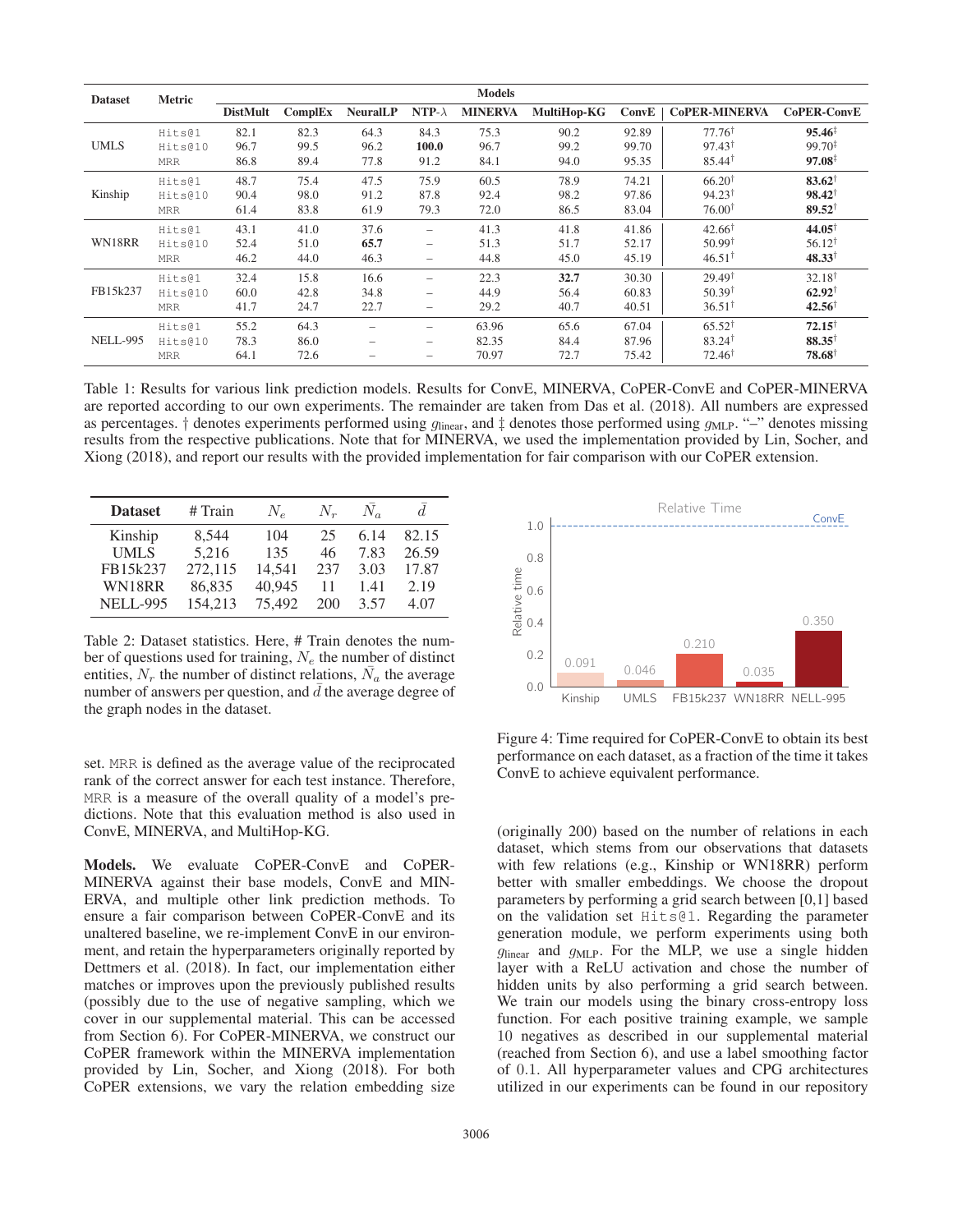at https://github.com/otiliastr/coper. We conduct all our experiments on a single Nvidia TitanX GPU.

Results. Our overall performance results are reported in Table 1. We observe that CoPER-ConvE outperforms ConvE on all datasets, with up to  $+9.41\%$  Hits@1 performance gain over ConvE on Kinship. Moreover, we find that CoPER-ConvE achieves superior performance over all other existing methods on these datasets, often by a significant margin. Notably, we observe a +4.7% Hits@1 gain for Kinship over the best existing method and a +4.09% Hits@1 gain for NELL-995. To the best of our knowledge, CoPER-ConvE establishes a *new state-of-the-art*.

We also examine the effect of CoPER on *training time*. Since CoPER-ConvE is the version with the best results across all datasets, we perform this analysis for ConvE and CoPER-ConvE. Given that CoPER-ConvE consistently outperforms ConvE in terms of Hits@1 we compare the number of iterations that each method requires to reach the best Hits@1 value that ConvE achieves (e.g., we check when both ConvE and CoPER reach 92.89% Hits@1 on UMLS). Then we calculate the ratio:  $\frac{\text{\# iterations CoPER}}{\text{\# iterations Conv}}$ . For instance, if a baseline model requires 10,000 steps to attain best performance, while its CoPER variant takes 3,000 steps to achieve identical performance, then our metric would be:  $\frac{3,000}{10,000} = 0.3$ . Analogously, this would denote a  $\frac{1}{0.3} = 3.33$ factor of training speed gain. Our results, illustrated in Figure 4, show that CoPER-ConvE always requires much fewer training iterations than ConvE, yielding a speedup of between 2.9 to 28.6 times.

Recall that in Section 4.1 we proposed to use  $g_{\text{linear}}$  and  $g<sub>MLP</sub>$  for the parameter generation network, instead of the arguably more straightforward parameter lookup table. We motivated this by suggesting that using  $g_{\text{lookup}}$  would more likely result in overfitting, especially in cases where there is too little training data per relation. To examine the impact of relation information sharing through the contextual parameter generator, we conduct an experiment comparing our best performing glookup CoPER models against our best performing  $g_{linear}$  or  $g_{MLP}$  methods. As  $g_{lookup}$  is an example of a generator which does not enable this kind of information sharing, pitting it against these latter generators enables to explicitly analyze the importance of information sharing through the generator across our benchmark datasets. Table 3 illustrates our results from these experiments, with the addition of ConvE for reference. In the table,  $g_{\text{lookup}}$  is referenced by "CoPER-PL", while "CoPER" on its own refers to best performing  $g_{linear}$  or  $g_{MLP}$  model.  $g_{linear}$  models are referenced by  $\dagger$ , while  $g_{MLP}$  generators are denoted by  $\dagger$ . Note also that training CoPER-PL-ConvE on NELL-995 is infeasible with our resource capabilities due to the memory required to store the parameter lookup table and entity embeddings.

Based on these experiments, we observe a strong correlation with performance disparity between CoPER-PL and CoPER and dataset size and sparsity (please refer to Table 2 for dataset statistics). These results suggest that as datasets become smaller and denser, generator functions such as  $g_{\text{linear}}$  and  $g_{\text{MLP}}$  are critical to maintaining strong

results. Moreover, while the performance discrepancy between CoPER-PL and CoPER is less pronounced in larger and sparser datasets, we observe that sharing information through the generator is still important to performance.

| <b>Dataset</b>  | <b>Metric</b> | <b>Models</b> |                |                    |  |  |
|-----------------|---------------|---------------|----------------|--------------------|--|--|
|                 |               | ConvE         | CoPER-PL-ConvE | <b>CoPER-ConvE</b> |  |  |
|                 | Hits@1        | 92.89         | 73.82          | $95.46^{\dagger}$  |  |  |
| <b>UMLS</b>     | Hits@10       | 99.70         | 99.09          | $99.70^{\ddagger}$ |  |  |
|                 | <b>MRR</b>    | 95.35         | 85.17          | $97.08^{\ddagger}$ |  |  |
|                 | Hits@1        | 74.21         | 74.90          | $83.62^{\dagger}$  |  |  |
| Kinship         | Hits@10       | 97.86         | 96.63          | $98.42^{\dagger}$  |  |  |
|                 | <b>MRR</b>    | 83.04         | 83.22          | $89.52^{\dagger}$  |  |  |
|                 | Hits@1        | 41.86         | 44.10          | $44.05^{\dagger}$  |  |  |
| WN18RR          | Hits@10       | 52.17         | 51.20          | $56.12^+$          |  |  |
|                 | <b>MRR</b>    | 45.19         | 46.63          | $48.33^{\dagger}$  |  |  |
|                 | Hits@1        | 30.30         | 30.72          | $32.18^{\dagger}$  |  |  |
| FB15k237        | Hits@10       | 60.83         | 60.04          | $62.92^{\dagger}$  |  |  |
|                 | <b>MRR</b>    | 40.51         | 40.52          | $42.56^{\dagger}$  |  |  |
|                 | Hits@1        | 67.04         | N/A            | $72.15^+$          |  |  |
| <b>NELL-995</b> | Hits@10       | 87.96         | N/A            | $88.34^{\dagger}$  |  |  |
|                 | <b>MRR</b>    | 75.42         | N/A            | $78.68^{\dagger}$  |  |  |

Table 3: Overview of our ablation testing performances on our evaluation datasets. Results for ConvE, CoPER-PL-ConvE (using a parameter lookup generator function), and CoPER-ConvE are reported according to our own experiments. All numbers are expressed as percentages. † refers to  $g_{\text{linear}}$  generators, while  $\ddagger$  refers to  $g_{\text{MLP}}$  generators. "N/A" denotes experiments outside our computational resource capabilities.

We also compare CoPER with TransR and TransD, which are simple models that allow for multiplicative interactions. Further details and results can be found our supplemental material under Section 6. CoPER consistently outperforms the other methods. Finally, visualizations showcasing the resultant relation similarities from FB15k-237 and NELL-995 our CoPER models learn can also be accessed by Section 6.

# 6 Supplementary Material

All supplementary material along with code to reproduce our experiments can be accessed at: https://github.com/otiliastr/coper.

# 7 Conclusion

We proposed CoPER, a novel framework that improves upon the current state-of-the-art methods for the task of knowledge graph link prediction. CoPER treats relations as the context in which source entities are processed to predict target entities. We showed how this significantly increases the expressive power of link prediction models by allowing them to represent multiplicative interactions between entities and relations. We also exhibited our approach's flexibility by extending both a single-hop and a multi-hop link prediction model, achieving new state-of-the-art performance for this task, while significantly speeding up convergence time over unaltered methods by up to  $28\times$ .